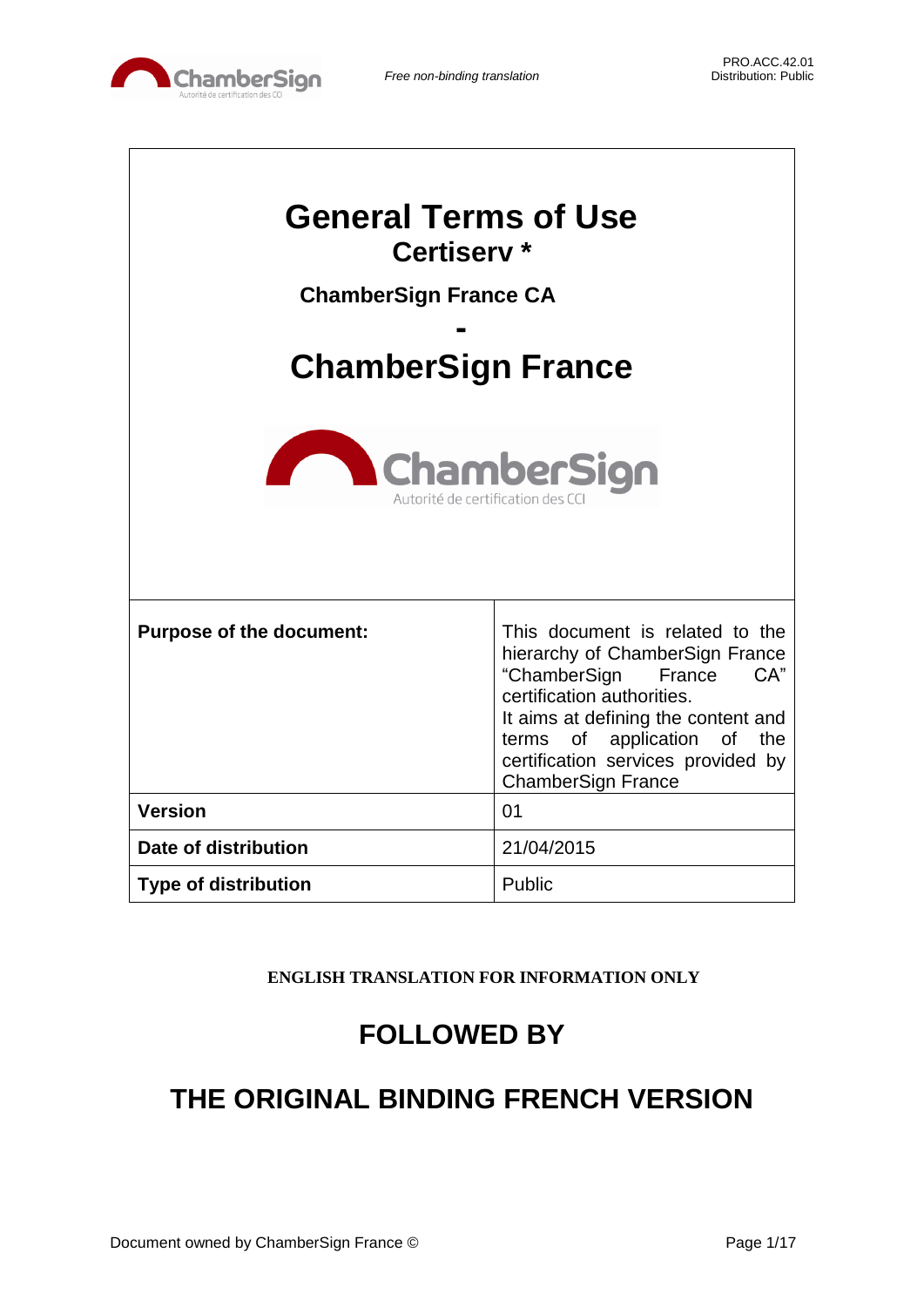

# **CONTENTS**

# **ENGLISH TRANSLATION FOR INFORMATION ONLY**

| 1.             | <b>INTRODUCTION</b>                                       | 3                  |
|----------------|-----------------------------------------------------------|--------------------|
| $\overline{2}$ | <b>DEFINITIONS</b>                                        | $\overline{3}$     |
| 3.             | <b>PURPOSE</b>                                            | $\overline{5}$     |
| 4.             | <b>CONTACT</b>                                            | $\overline{5}$     |
| 5.             | <b>TERM - APPLICATION</b>                                 | 5                  |
| 6.             | <b>REQUESTS FOR CERTICATES AND RENEWALS</b>               | $\overline{5}$     |
| 6.1            | <b>REGISTRATION OF APPLICATION FILES</b>                  | 5                  |
| 6.2            | <b>VERIFICATION OF THE REQUEST</b>                        | 5                  |
| 6.3            | <b>REJECTION OF THE REQUEST</b>                           | 6                  |
| 6.4            | <b>ISSUANCE OF THE CERTIFICATE</b>                        | 6                  |
| 6.5            | <b>ACCEPTANCE OF THE CERTIFICATE</b>                      | 6                  |
| 6.6            | <b>ASSISTANCE</b>                                         | 6                  |
| 6.7            | <b>RENEWAL</b>                                            | $\overline{7}$     |
| 6.8            | AMENDMENT OF THE CERTIFICATE                              | $\overline{7}$     |
| 6.9            | LOSS OF PASSWORD                                          | $\overline{7}$     |
| 7.             | <b>CONDITIONS FOR USING CERTIFICATES AND RESTRICTIONS</b> | $\overline{7}$     |
| 8.             | <b>CERTIFICATE VERIFICATION PROCEDURE</b>                 | $\overline{7}$     |
| 9.             | <b>REVOCATION OF THE CERTIFICATE</b>                      | $\overline{7}$     |
| 10.            | <b>CHAMBERSIGN'S OBLIGATIONS</b>                          | $\overline{\bf 8}$ |
| 11.            | <b>CLIENT'S OBLIGATIONS</b>                               | 9                  |
| 12.            | <b>ASCR'S OBLIGATIONS</b>                                 | 10                 |
| 13.            | <b>OBLIGATIONS OF CERTIFICATE USERS</b>                   | 11                 |
| 14.            | PRICE AND PAYMENT                                         | 12                 |
| 14.1.          | <b>PRICE</b>                                              | 12                 |
| 14.2.          | <b>INVOICING</b>                                          | 13                 |
| 15.            | <b>LIABILITY</b>                                          | 13                 |
| 16.            | <b>INSURANCE</b>                                          | 14                 |
| 17.            | <b>CONFIDENTIALITY</b>                                    | 14                 |
| 18.            | <b>INTELLECTUAL PROPERTY</b>                              | 15                 |
| 19.            | PERSONAL DATA                                             | 15                 |
| 20.            | <b>TERMINATION OF THE SUBSCRIPTION</b>                    | 15                 |
| 21.            | <b>CONSERVATION</b>                                       | 16                 |
| 22.            | <b>NULLITY</b>                                            | 16                 |
| 23.            | <b>ENTIRE AGREEMENT</b>                                   | 16                 |
| 24.            | <b>DISPUTE SETTLEMENT - JURISDICTION - APPLICABLE LAW</b> | 17                 |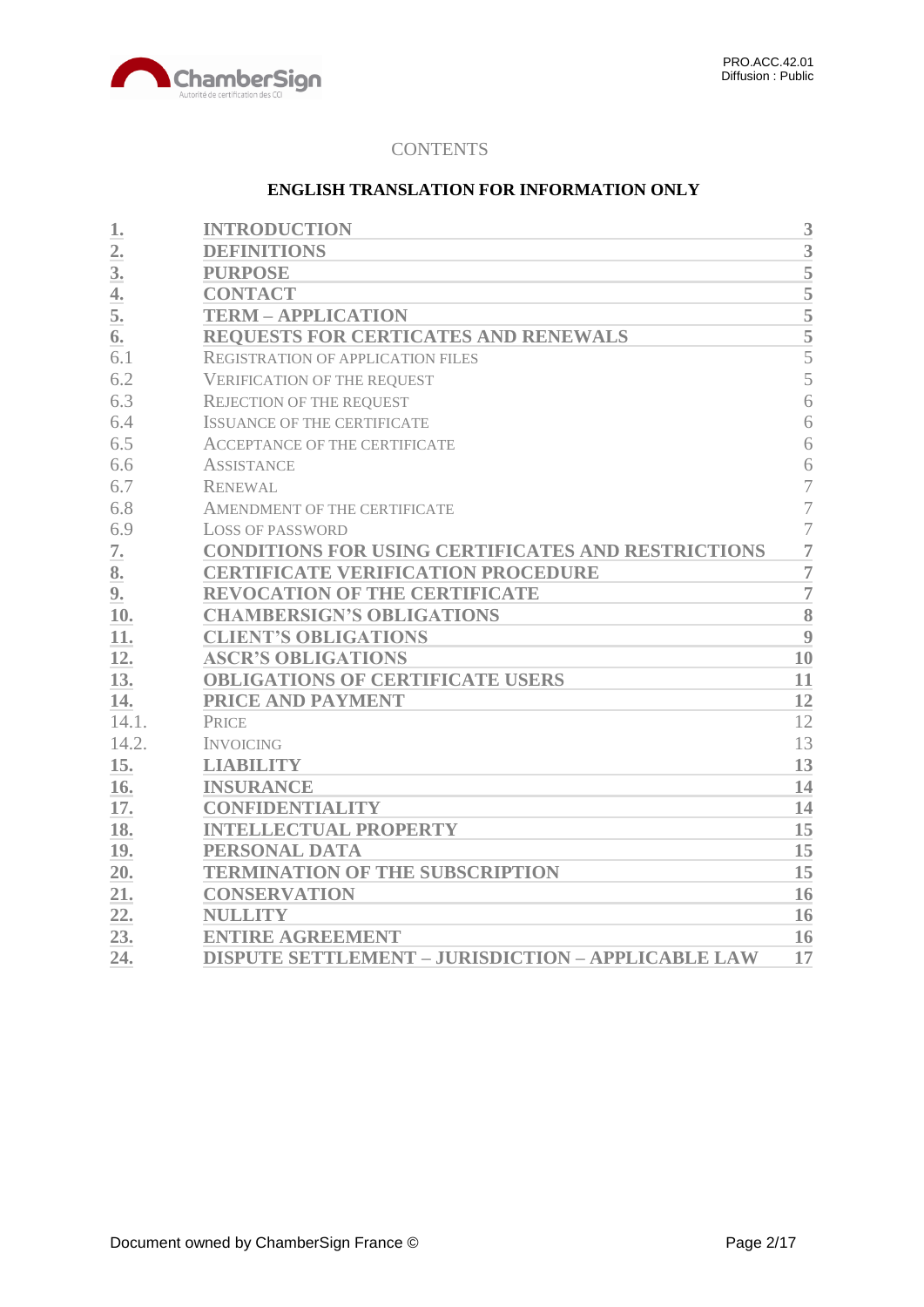

# <span id="page-2-0"></span>**1. INTRODUCTION**

1. ChamberSign France provides its Client and its Legal Representative, the ASCR and the Certificate User with certification services.

2. Any use of the services offered implies the consultation and unreserved acceptance of these General Terms.

3. The Client, its Legal Representative, the ASCR and the Certificate User acknowledge that they have read, understood and approved these General Terms and the CP of the Certiserv RGS\* authentication Certificate of ChamberSign France CA 1.2.250.1.96.1.7.4.1.1, accept their content in full and acknowledge that they are bound by all of their provisions.

4. The Client, its Legal Representative, the ASCR and the Certificate User acknowledge that they have the necessary skills and means for using the Certificates.

5. The Client, its Legal Representative, the ASCR and the Certificate User acknowledge that they are aware of the type, purpose and terms of using the Certificates and have claimed and obtained the information required for using the Certificates in full knowledge of the facts.

# <span id="page-2-1"></span>**2. DEFINITIONS**

6. The terms defined below shall have the following meanings between the parties:

- "User Application": means the application services using Certificates issued by ChamberSign France for purposes of authentication of the ASCR;

- "Authentication" means the process which purpose is to verify the identity claimed by a person or a machine (hereinafter an "Entity")

- "Certification Authority" or "CA": means "ChamberSign France" the legal entity which, within an electronic certification service provider (CSP), is in charge, in the name and under the latter's liability, of applying a Certification policy and has the capacity to issue electronic Certificates in relation to this Certification policy. "ChamberSign France" is a Certification Authority qualified in article 7 of decree no. 2001-272 of  $30<sup>th</sup>$  March 2001 taken as application of article 1316-4 of the French Civil Code and regarding electronic signatures;

**-** "Key Pair": means the couple of keys made up of one Public Key and one Private Key, generated in relation to a PKI-type of infrastructure (technical solutions based on Public-key cryptography);

**-** "Registration Office" or "RO": means one of the components of the IGC, approved by CA, intervening to check the identification information of the future ASCR of a Certificate, and where necessary other specific attributes, before transferring the corresponding request to the appropriate KMI department;

- "Certificate" or "Certiserv Certificate": means the electronic identity card of a website. Certiserv SSL Certificate enables a secure communication channel between a client and a server after an authentication step. All elements that the user transmits to a website protected by SSL Certificate Certiserv are confidential. This is done by encrypting data. The website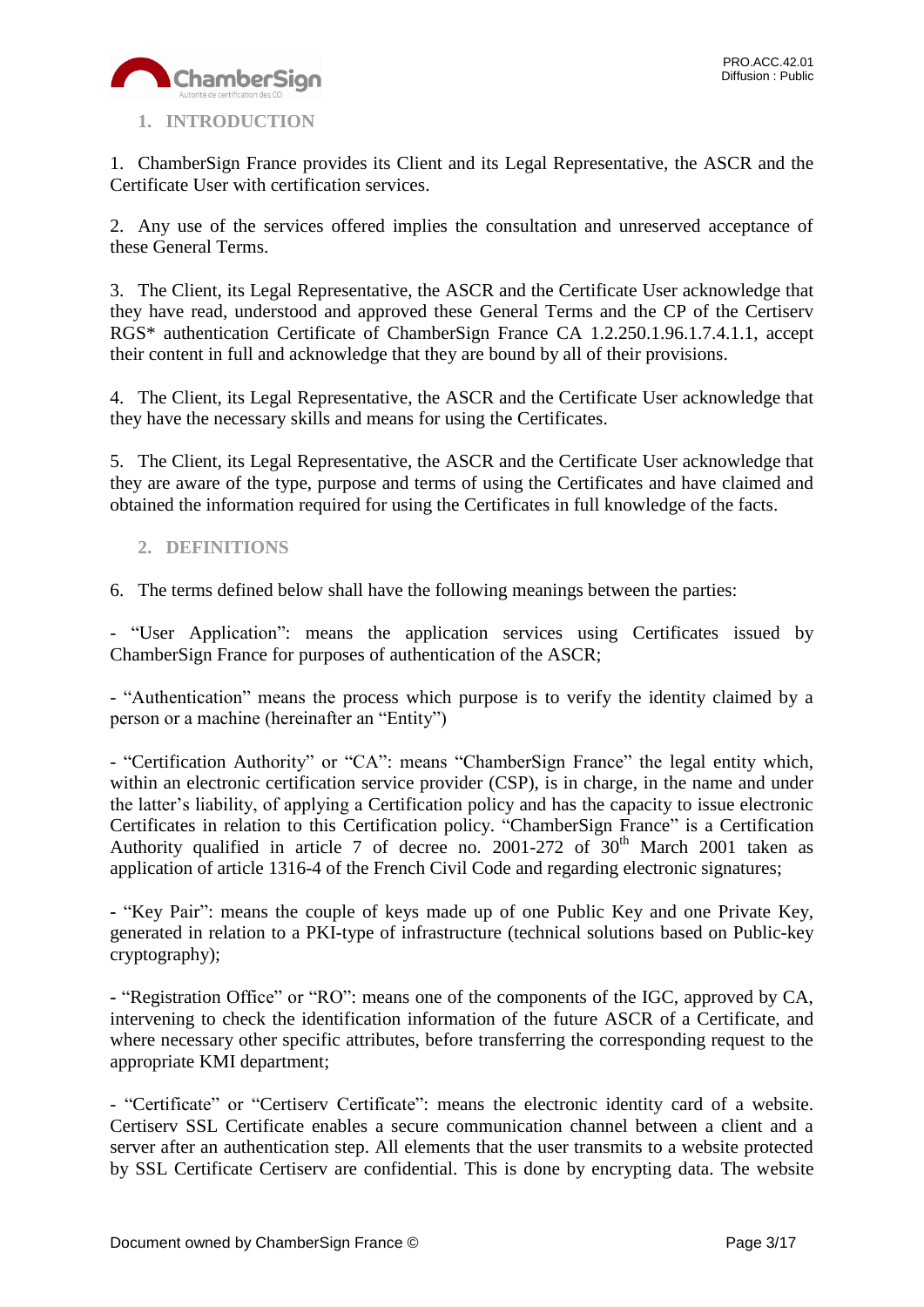

address will begin with https well equipped. In addition to the security of exchanges, the establishment of an SSL certificate allows to increase the confidence of Internet users, the reputation of the company as well as the conversion rate.

- "Private Key": means a mathematical algorithm the ASCR has to retain secretly;

- "Public Key": means a mathematical key disclosed and used to check a data received signature;

- "Client" means the Entity contracting with ChamberSign France to obtain a Certificate Certiserv \*. Any obligation binding the Client shall also bind its Legal Representative, the Certification Representative and the ASCR;

- "Compromise": means the disclosure or suspected disclosure or loss of confidential information as a result of infringing a security measure and leading to a possible loss in confidentiality and/or integrity of the data in question;

- "General Terms of Use" or "GTU": means the General Terms of Use herein.

**-** "Confidential Data": means together the Certificate Private Key, the withdrawal code and the activation code of the Private Key, which are the ASCR's strictly personal data which should absolutely be kept secret;

- "Entity": means the administrative authority or company defined broadly, i.e. also privatelaw legal entities such as associations;

- "Key Management Infrastructure" or "KMI": means the series of components, functions and processes devoted to managing cryptographic keys and their certificates used by trustworthy services; hereafter referred to as "KMI";

- "LAR": means the list of Certification Authority revoked Certificates;

- "CRL": means the certificate revocation list;

- "Certification Representative": means the person designated by the Client's Legal Representative to gather the documents necessary for the Certification requests, to realise the one on one interview with the ASCRs et to execute Certificate Revocation requests.

- "OID": means the object identifier identifying the Certification Authority's Certification Policy;

**-** "Certification Policy" or "CP": means the series of rules and exigencies, identified by a name (OID), defining the standards with which ChamberSign France complies in relation to these terms and indicating the applicability of a Certificate to a particular community and/or to a class of applications with shared security standards;

- "ASCR" or "Authentication Server Certificate Responsible": means the physical person for whom the Certificate request was accepted and treated by AC. He/she is responsible of this Certificate and the Private Key corresponding of this Certificate;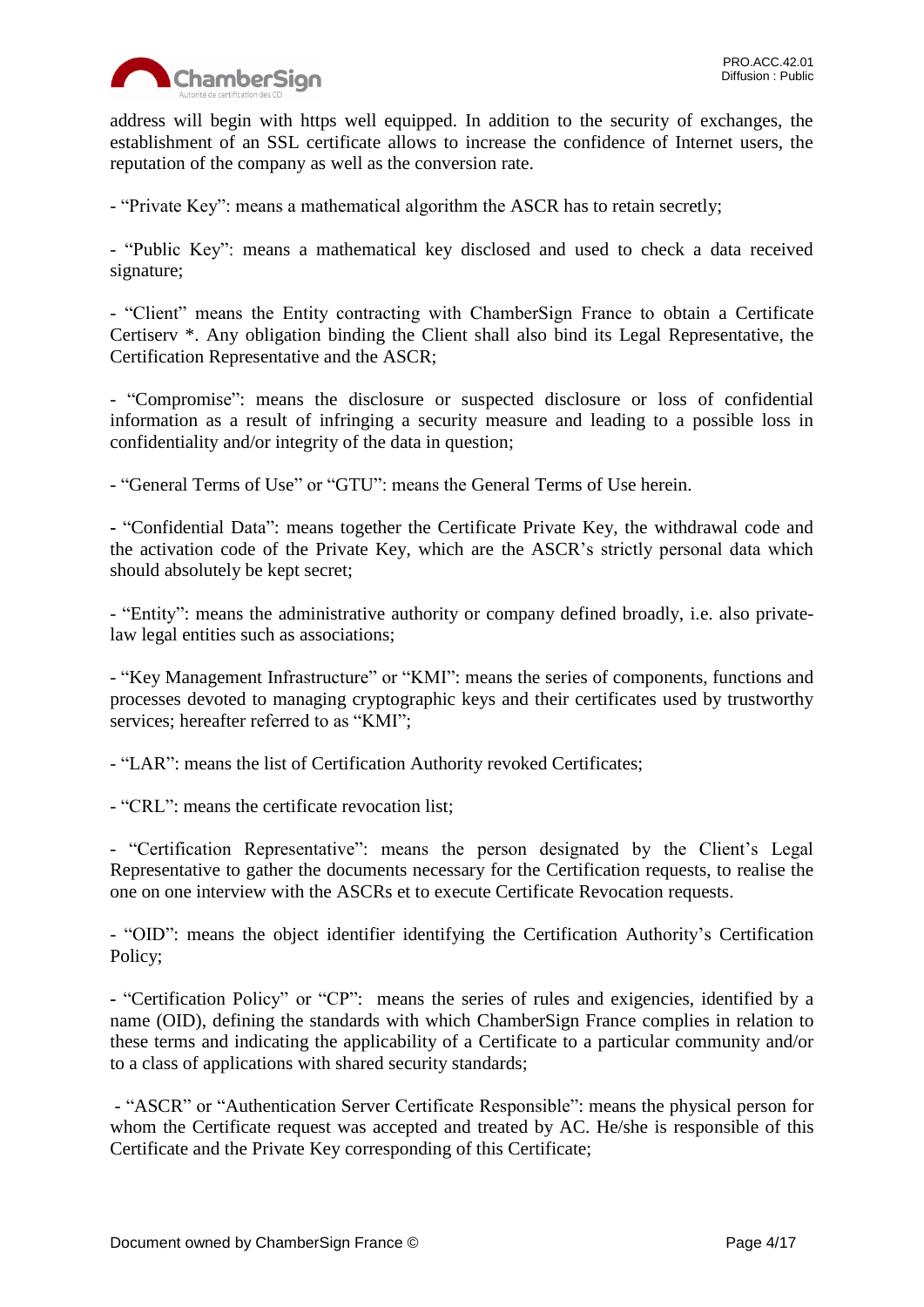

- "Legal Representative": means the Client's legal representative

**-** "Revocation": means the action which aims at ceasing the validity of the Certificate which has been revoked is recorded on the CRL;

- "Certificate User": means the entity or private individual receiving a Certificate and who relies on it for checking an authentication or an electronic signature value from the ASCR;

<span id="page-4-0"></span>**3. PURPOSE**

7. These GTU aim at defining the terms under which the Client can use the Certificates provided by ChamberSign France as Certification Authority in accordance with it Certification Policy.

## <span id="page-4-1"></span>**4. CONTACT**

8. Any request can be addressed to ChamberSign France – 46, avenue de la Grande Armée – 75858 PARIS Cedex 17.

<span id="page-4-2"></span>**5. TERM – APPLICATION**

9. These GTU are binding on the Client, as from their signature or, in the absence of signature, as from the first use of the Certificate, which imply full and complete acceptance of the GTU. The Client vouches for these GTU being respected by the Certificate User.

10. The GTU are concluded and shall remain binding throughout the whole lifetime of the Certificate, a three years long period renewable once, without prejudice to any updates and changes to them that ChamberSign France commits to transmit to the Client.

11. Any use of the Certificate after the amendments or updates of the GTU implies full and complete acceptance of the new GTU by the Client.

<span id="page-4-3"></span>**6. REQUESTS FOR CERTICATES AND RENEWALS**

## <span id="page-4-4"></span>**6.1 REGISTRATION OF CERTIFICATE APPLICATION FILES**

12. The ASCR, the Legal Representative of the Client as well as the Certification Representative may make a Certificate request by completing the Certificate request form on the ChamberSign France website: [www.chambersign.fr.](http://www.chambersign.fr/)

13. The supporting documents to be enclosed when making an initial Certificate request are specified in the subscription form.

14. The Client must send the required supporting documents by post, or present them directly to the RO.

<span id="page-4-5"></span>**6.2 VERIFICATION OF THE REQUEST**

## 15. The RO performs the following operations:

- checks and confirms the identity of the future ASCR;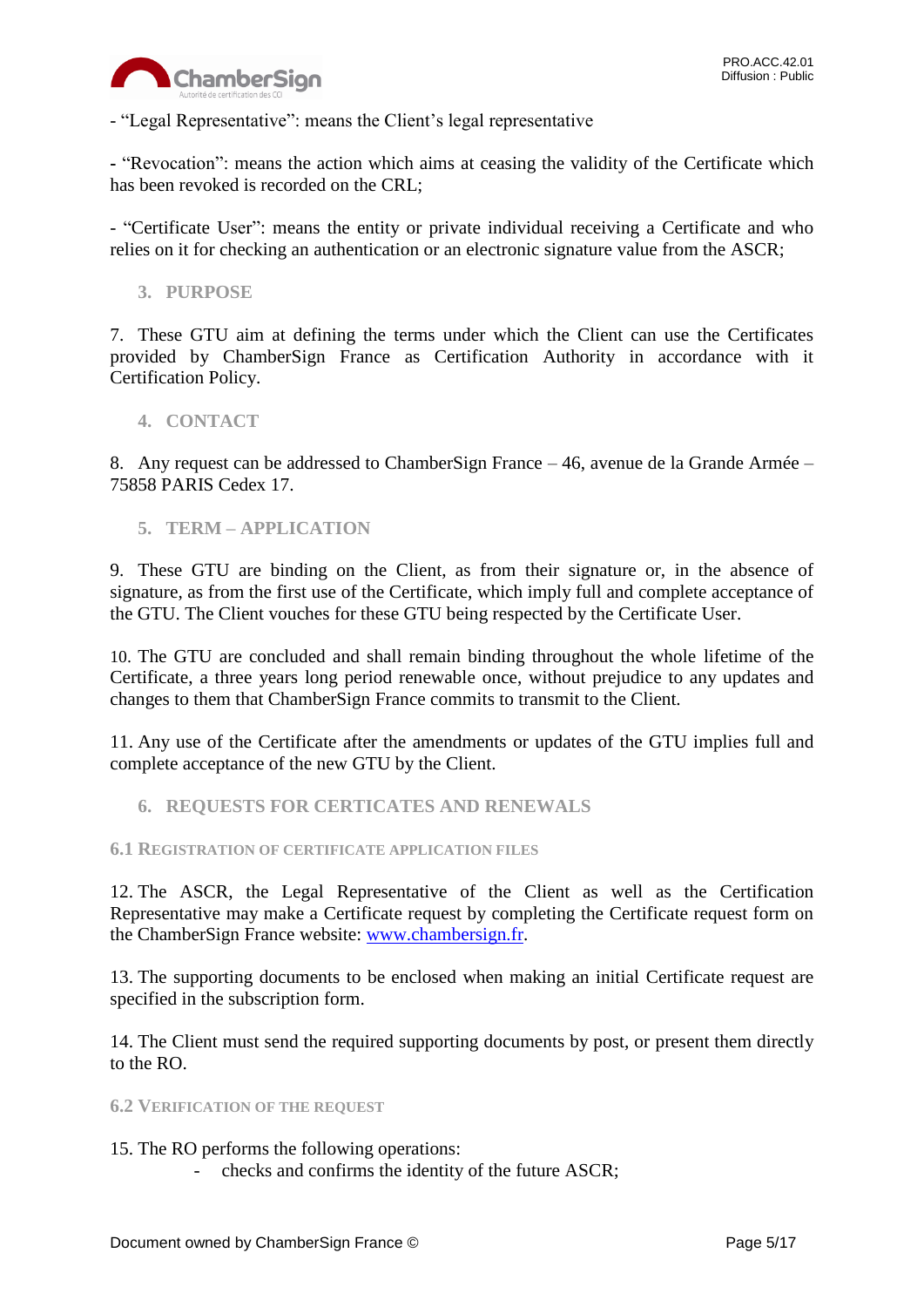

- checks the coherency of the supporting documents presented;
- ensures that the future ASCR is aware of the terms applicable for using the Certificate and of the GTU.

#### <span id="page-5-0"></span>**6.3 REJECTION OF THE REQUEST**

16. In the case of missing documents and after a reminder regarding the supply of these documents, the RO reserves the right to reject the Certificate request.

17. It informs the ASCR, the Certification Representative or the Legal Representative of the Client.

## <span id="page-5-1"></span>**6.4 ISSUANCE OF THE CERTIFICATE**

18. After Authentication of the origin and verification of the integrity of the request sent by the RO, ChamberSign France generates the Certificate, the future ASCR's Key Pair, his/her authentication mechanism, the activation codes and every element needed to a proper functioning of the Certificate.

19. The availability of the Certificates issued by ChamberSign France after the registration process gives rise to the issue of an availability notice via email sent to the future ASCR who should follow the instructions set out in the said message in order to withdraw them.

20. ChamberSign France reserves the right to abandon the Certificate issuance process if the future ASCR has not collect his/her Certificate 2 months after the said message.

## <span id="page-5-2"></span>**6.5 ACCEPTANCE OF THE CERTIFICATE**

21. Following its withdrawal, the ASCR must test his/her Certificate by using the service provided for this purpose on the ChamberSign France website.

22. The ASCR is required to inform ChamberSign France of any inaccuracy or fault in the Certificate within seven business days following the collection of the Certificate, in order for the latter to be revoked and a new one provided.

23. After the expiration of the aforementioned period, the ASCR deemed to have tested and accepted his/her Certificate from its first use.

#### <span id="page-5-3"></span>**6.6 ASSISTANCE**

24. In order to assist the ASCR, a telephone assistance or hot line is available on 08 92 23 02 52 (0.34 Euros incl. taxes per minute in Metropolitan France only) from 9a.m. to noon and from 2p.m. to 5p.m., on business days.

25. A tutorial and a FAQ section are available on the ChamberSign France website at the following address: [http://www.chambersign.fr.](http://www.chambersign.fr/)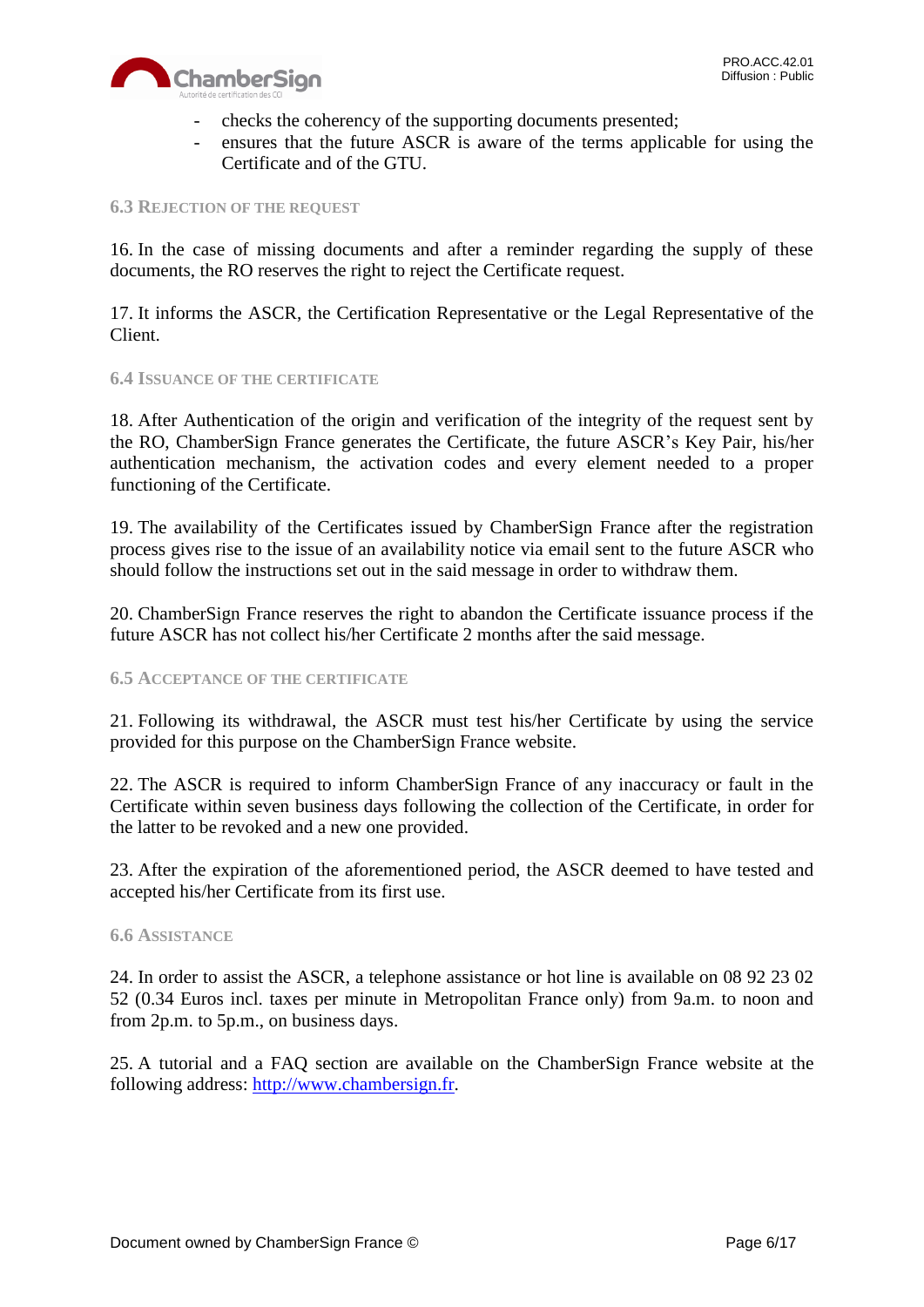<span id="page-6-0"></span>26. The renewal of an expired Certificate necessitates that all supporting documents that are no longer valid or that have been modified shall be provided again in accordance with the subscription form. All ASCR are warned by email of the upcoming expiry of their Certificate. If he wishes to renew it, the ASCR sends a renewal requests on the ChamberSign France website before the expiration date.

27. The renewal of a Certificate implies the renewal of the corresponding Key Pair and the modification of the validity dates but not of the other information, which shall remain identical to the previous Certificate.

## <span id="page-6-1"></span>**6.8 AMENDMENT OF THE CERTIFICATE**

28. The amendment of a Certificate corresponds to changes in information without changing the Public Key. **ChamberSign France does not make any amendment to a Certificate**.

29. In the case of a change in the information contained in the Certificate, the Certificate will be revoked and a new Certificate request must be made, in accordance with the terms and conditions defined by the GTU.

## <span id="page-6-2"></span>**6.9 LOSS OF PASSWORD**

30. The password required to use the Certificate by the ASCR is not registered to any base and is known only by the ASCR. Therefore, in case of loss of password, ChamberSign will not be able to recover it and the Certificate will be revoked. A new Certificate request will then be made on the terms defined by the GTU

<span id="page-6-3"></span>**7. CONDITIONS FOR USING CERTIFICATES AND RESTRICTIONS**

31. The use of the ASCR's Private Key and of the Certificate must remain strictly limited to electronic Authentication services.

32. The Certificates must not be used for personal purposes.

<span id="page-6-4"></span>**8. CERTIFICATE VERIFICATION PROCEDURE**

33. ChamberSign France undertakes to provide, 24h/24 a consultancy service on its [www.chambersign.fr](http://www.chambersign.fr/) website enabling to check the validity of the Certificates it has issued.

34. The information made available by ChamberSign to the Certificate User will enable the latter to check and validate the status of a Certificate and of all of the corresponding Certification chain.

- <span id="page-6-5"></span>**9. REVOCATION OF THE CERTIFICATE**
- 35. A Certificate may be revoked by ChamberSign for the following reasons:
	- amendment in information contained in the Certificate;
	- inaccurate information provided in the registration file;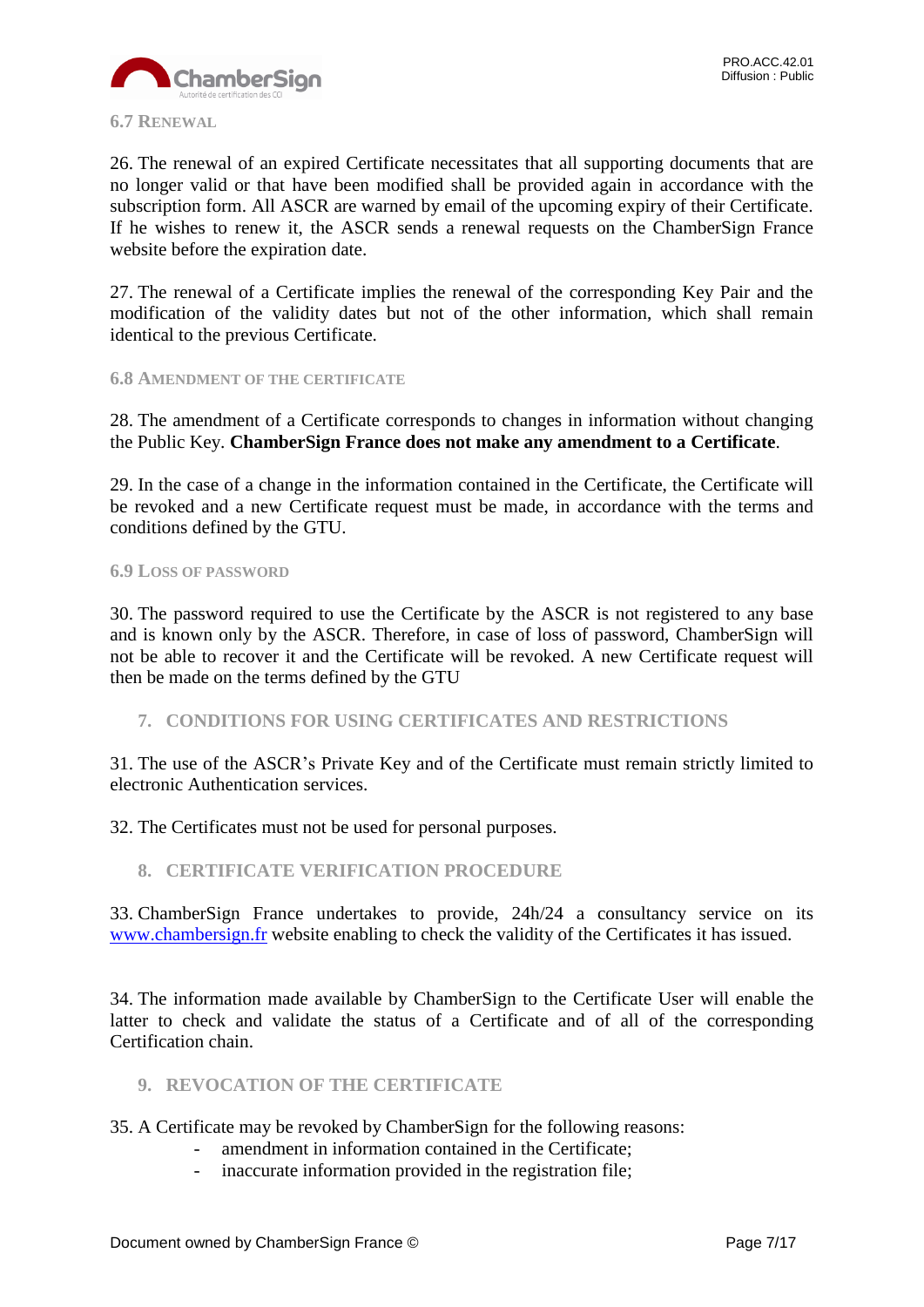

- lack of payment of the price of the Certificate by the Client;
- possible or proved compromise of the ASCR's Private Key;
- lack of respect by the ASCR of the rules for using the Certificate;
- lack of respect by the ASCR and/or the Client of ChamberSign France's CP obligations;
- performance of fraudulent operations;
- termination of the subscription;
- request for revocation of the Certificate by the Client;
- end of the ASCR's office or employment with the Client, for whatever reason : death, resignation, etc;
- loss of the password;
- cessation of the Client's activity.

36. Request to revoke the Certificate may be made at any time by registered letter with confirmation of receipt sent to the RO, or online from the following website: [www.chambersign.fr.](http://www.chambersign.fr/)

37. The revocation request may be made by the following persons:

- the Legal Representative of the Client;
- the ASCR;
- the Certification Representative
- ChamberSign France.

38. The revocation request shall undergo a verification procedure regarding the person making the request and their authority in relation to the Certificate.

39. The ASCR receives confirmation of this revocation, by email.

40. The ASCR acknowledges and accepts that he will bear all responsibility for any use of the Certificate after having become aware of the occurrence of any of the above-mentioned events, without prejudice to any legal action for liability that ChamberSign France reserves the right to instigate against the ASCR.

<span id="page-7-0"></span>**10. CHAMBERSIGN'S OBLIGATIONS**

41. ChamberSign France allocates an OID to its CP which is included in the corresponding Certificates that it undertakes to have evolved in the case of evolution in its CP.

42. ChamberSign France undertakes to perform the certification services in accordance with the terms and conditions and subject to the restrictions of these GTU.

43. ChamberSign France undertakes to show the Users of its Certificates, upon request, that it has issued a Certificate for a given ASCR and that this ASCR has accepted the Certificate.

44. It undertakes to endeavour to create and issue Certificates that contain information deemed as accurate.

45. For this, ChamberSign France undertakes to ensure that the Certificate application file is complete, and that the documents provided apparently comply.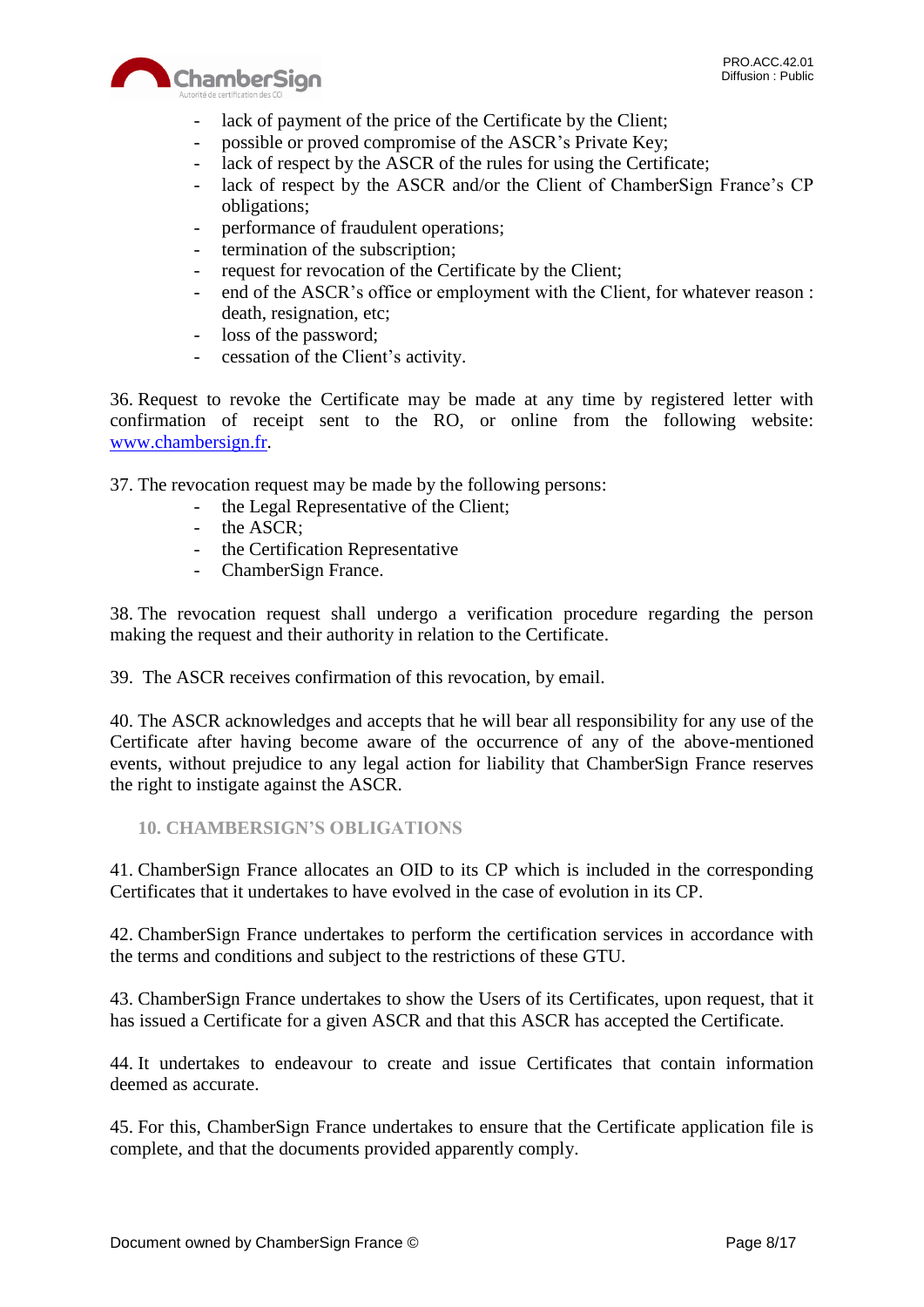

46. It undertakes to ensure that the Certificate is delivered to the ASCR within a period of 48 hours as from receipt of a full file by the RO.

47. It undertakes to establish, by issuing a Certificate, a link between the identity of a person and the information contained in the said Certificate.

48. Should the Client's Legal Representative use the services of an assignee, the RO undertakes to inspect the assignee's identity and to check the existence of an authorisation signed between the Client's Legal Representative and the assignee.

49. The assignee shall be responsible for the validity of the mandate granted by the Client or its Legal Representative and undertakes to give the RO a declaration to that effect.

50. ChamberSign France takes all reasonable steps to ensure that the ASCRs are aware of their rights and obligations regarding the use and management of the keys, the Certificates and the equipment and software used for the purpose of the KMI.

51. ChamberSign France takes all necessary measures in order to cover its liability related to its operations and/or activities and possesses the financial stability and resources required for working in compliance with the CP.

52. ChamberSign France has a general obligation of surveillance as regards the security and integrity of the Certificates issued by it or one of its components.

53. ChamberSign France undertakes to ensure the proper functioning of the Certificates that it issues.

# <span id="page-8-0"></span>**11. CLIENT'S OBLIGATIONS**

54. The Client and its Legal Representative undertake to respect the provisions of the GTU.

55. The Client and its Legal Representative are liable for managing the Certificates issued to their employees, assignees or agents in the scope of the subscription contract, and vouches that every Certificate ASCR shall comply with the provisions of the GTU and that no fraud or failure will be committed. In this respect, the Client and its Legal Representative notably ensure that the ASCR shall:

- Not make any personal use of the Certificates;
- Not communicate information relative to the creation or modification of the Certificate during the lifetime of the Certificate;
- Respect the revocation procedure as set forth in article 8;
- Keep secret and in a secure manner the confidential data of the Certificate and particularly its password.

56. The Client and its Legal Representative undertake to provide all useful, accurate and updated information for creating and managing the Certificates.

57. The Client and its Legal Representative undertake to inform the related RO with any amendments regarding the information contained in the Certificate, by letter with the supporting documents required, within 30 days from their occurrence. Otherwise,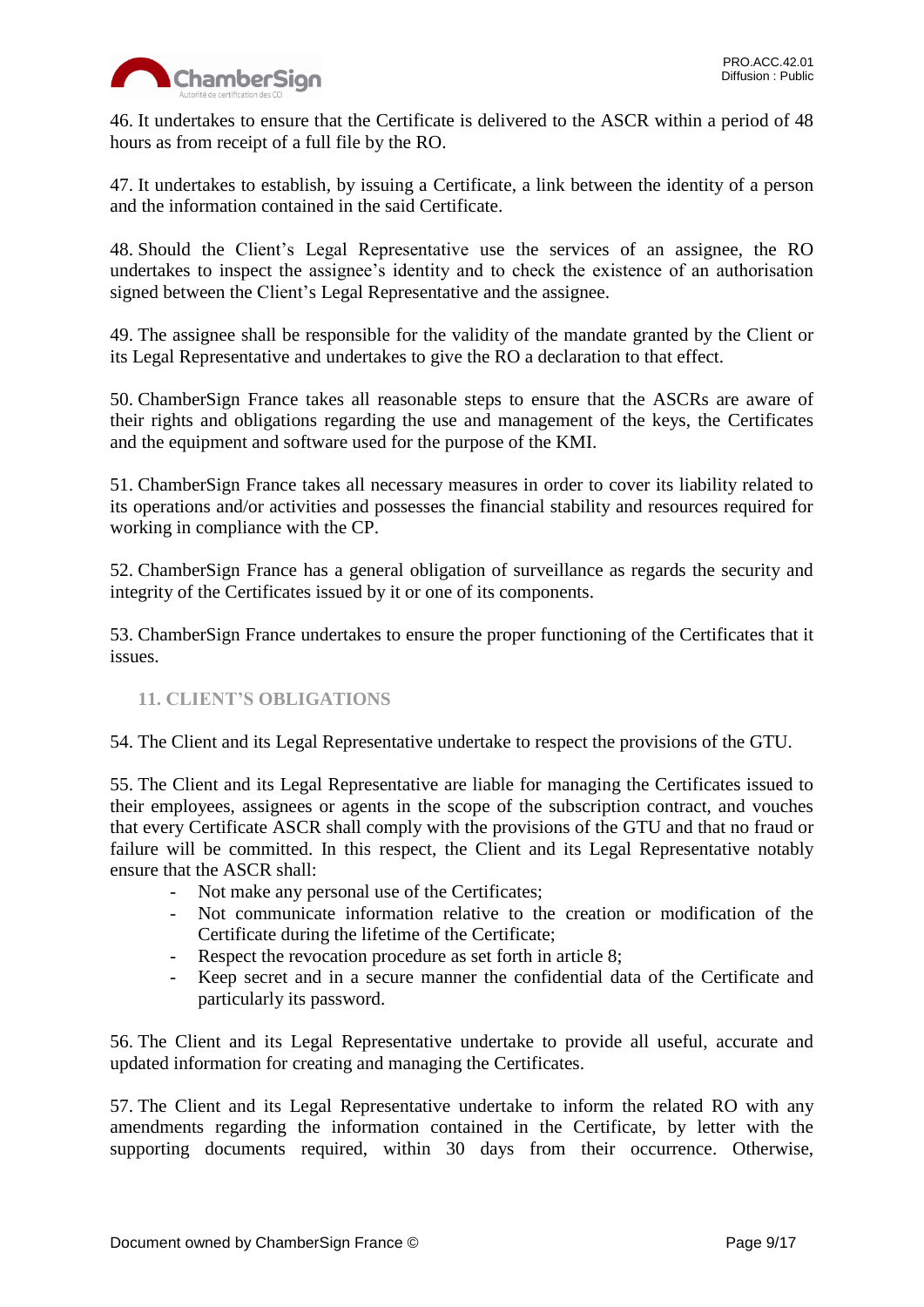

ChamberSign France reserves the right, once the period has passed, to revoke the Certificate (or rescind the subscription).

58. The Client and its Legal Representative vouch for the accuracy of the information provided and the comprehensiveness of the supporting documents required for the registration of the Certificate.

59. The Client and its Legal Representative acknowledge and accept that the information provided in this respect is kept and used by ChamberSign France in order to manage the Certificates in accordance with the conditions stipulated by law and in particular those regarding the protection of personal data.

60. The Client and its Legal Representative acknowledge being informed of the installation condition of the ChamberSign France Certificates. In particular, the Certificate is the subject of a tutorial available on the ChamberSign France website.

61. The Client and its Legal Representative shall choose equipment and software providing the necessary security for the installation and protection of the Certificates and material support. In particular, they implement a qualified equipment at least at the elementary level by the National Security Agency Information Systems.

# <span id="page-9-0"></span>**12. ASCR'S OBLIGATIONS**

62. The ASCR commits to give any necessary, accurate and updated information for the creation and managing of Certificates for their duration.

63. The ASCR vouches the accuracy of the given information and of the comprehensiveness of the supporting documents required for the registration of the Certificate.

64. He acknowledges and accepts that the information provided in this respect is kept and used by ChamberSign France in order to manage the Certificates in accordance with the conditions stipulated by law and in particular those regarding the protection of personal data.

65. The ASCR informs ChamberSign France of any amendment regarding the information contained in his/her Certificate. In the case of a lack of prior information from the ASCR to ChamberSign France, ChamberSign France's liability may not be engaged in case of discrepancies between the information and reality.

66. ChamberSign France reserves the possibility to perform random checks regarding the accuracy of the information contained in the Certificate.

67. The ASCR commits to inform the related RO with any amendments regarding the information contained in the Certificate, by letter with the supporting documents required, within a period of 30 days as from their occurrence. Otherwise, ChamberSign France reserves the right, once the period has passed, to revoke the Certificate.

68. The ASCR acknowledges that he/she has been informed of the conditions of installing the Certificates and of the tutorial available on the ChamberSign France website.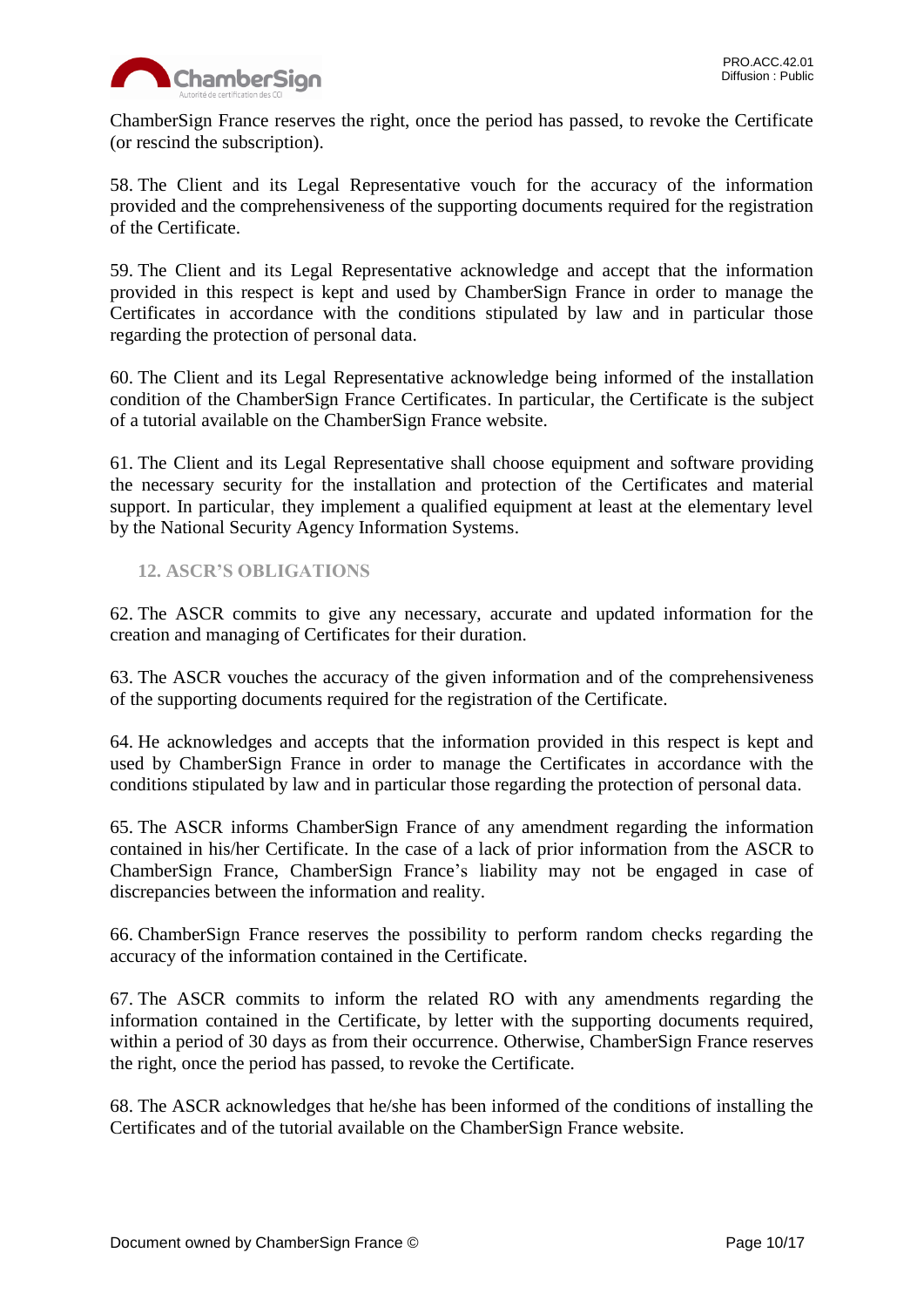

69. The ASCR chooses equipment and software providing security in keeping with his/her needs for the installation and protection of the Certificates. In particular, they implement a qualified equipment at least at the elementary level by the National Security Agency Information Systems.

70. The ASCR undertakes to respect the authorised uses of the Key Pairs and Certificates.

71. The ASCR protects his/her Private Key by means that are adapted to his/her surroundings.

72. The ASCR protects his/her activation data and, where appropriate, implements it.

73. The ASCR protects the access to his/her Certificates base. In the case of a Certificate to the software format the ASCR has to protect it with a strong password, that is to say, a password containing at least 8 characters with capital letters, numbers and special characters and protect this password. It is the responsibility of the ASCR to make a backup of the software Certificate, in order to ensure proper operation in the event of breakdown or change IT equipment. The backup is stored by the ASCR in a secure location. In no event the liability of the Certification Authority can not be held due to the loss of the private key by the ASCR.

74. The ASCR respects the conditions of using his/her Private Key and the corresponding Certificate.

75. The ASCR must make, immediately, a revocation request of his/her Certificate in the case of compromise or suspected compromise of his/her private key (or the activation data).

76. The ASCR undertakes not to deliver the Certificate attributed to him/her or the protection codes of this Certificate.

77. The ASCR is informed that the personal identity information may be used as elements of authentication during the revocation request.

78. In case of change of the ASCR during the Certificate's validity period, the new ASCRmust be registered with the RO.

<span id="page-10-0"></span>**13. OBLIGATIONS OF CERTIFICATE USERS**

79. The Certificate Users undertake to respect these GTU.

80. The Certificate Users check and respect the purpose for which a certificate has been issued.

81. The Certificate Users check that the Certificate issued by ChamberSign France are referenced at the security level and for the level of trust required by the application.

82. For each of the Certificates of the certification chain, from the ASCR's Certificate to the root certification authority, the Certificate Users check the status of the Certificate and in particular the digital signature of ChamberSign France, issuer of the Certificate in question, and inspect the validity of this Certificate.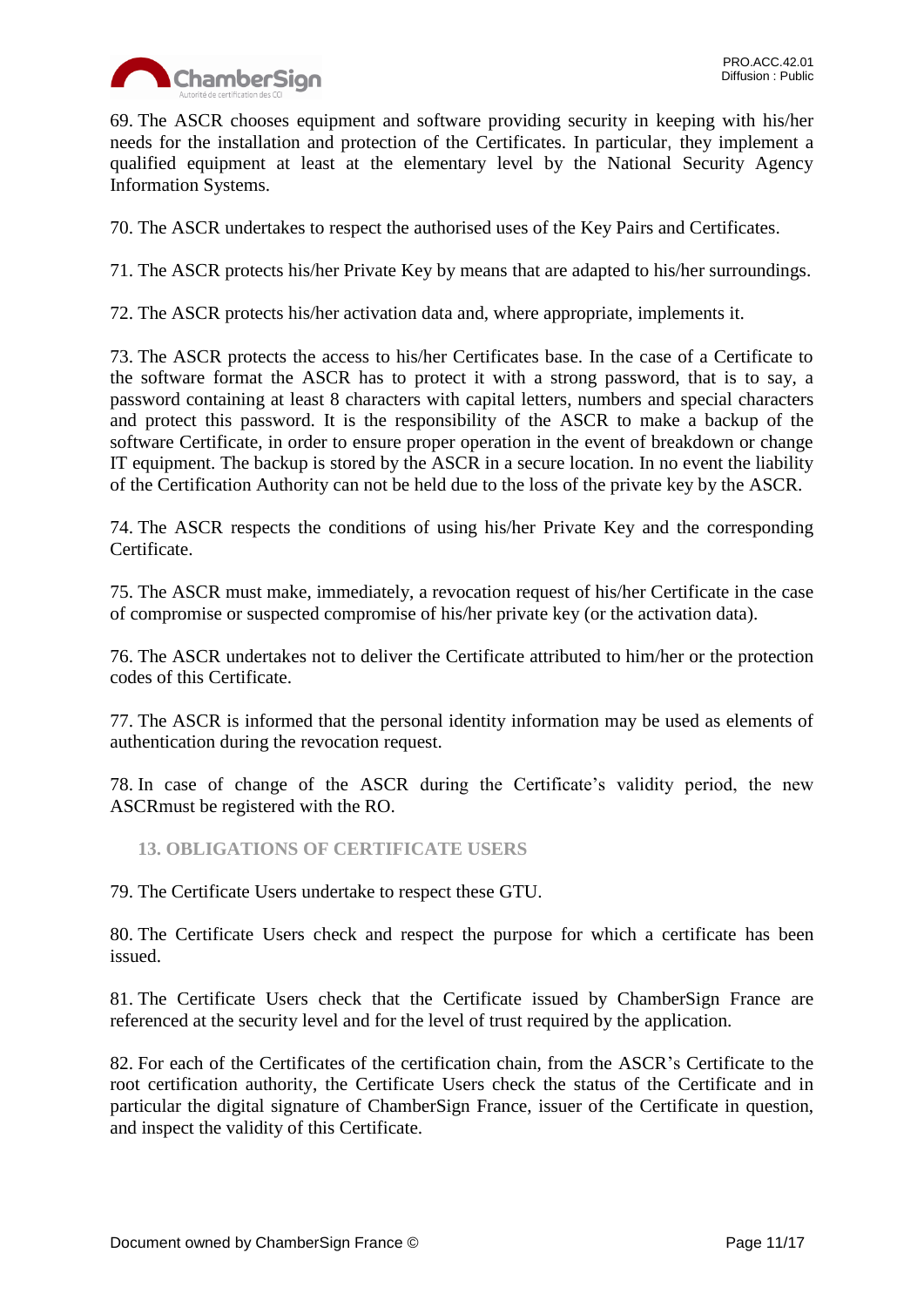

83. When the ASCR is not the Legal Representative of the Entity, the Certificate user must verify that the ASCR has, at the date of the signing, the necessary powers to bind the Entity for the act in question.

84. The Certificate Users check and respect the obligations of the Certificate Users set forth in the applicable CP.

<span id="page-11-0"></span>**14. PRICE AND PAYMENT**

<span id="page-11-1"></span>**14.1.PRICE**

85. The price of the Certificates is assessed in accordance with the pricing conditions issued by ChamberSign France.

86. The following settlement means are accepted:

- Cash card;
- Bank transfer;
- Order for payment;
- Cheque.

87. No discount is granted in the case of early settlement.

88. ChamberSign France reserves will invoice bank fees to the ASCR should the latter issue a bad cheque, along with any costs incurred due to a payment error by the ASCR, or in case of a double payment

89. The price of the Certificate is settled upon receipt of the invoice which corresponds to the downloading of the certification or to the anniversary date, if the payment is made in instalments.

- 90. As an exception to the above, the Client may request, on its Certificate request, to benefit from a payment by yearly instalment. In this case, the annual subscription fee is due at the Certificate anniversary date, as set forth in the subscription invoices, unless the Certificate has been revoked by the Client or the ASCR before this date.
- 91. Payments are due on their due date even if the invoices issued by ChamberSign France do not mention a purchase order number or any other specific mention requested by the Client.
- 92. The Client acknowledges that the price of the Certificate is fully owed notwithstanding the Certificate early revocation, for whatever cause and even when the payment is made in instalments. The Client may consequently be obligated by way of court proceedings or by a judicial officer (bailiff) to pay any remaining amount.
- 93. In the case of lack of settlement within the required period, an indemnity shall be owed, in accordance with article L 441-6 of the Code de Commerce, calculated on the basis of the interest rate applied by the European Central Bank to its most recent refinancing operation, increased by 10 percentage points, as well as a fixed indemnity for recovery costs of 40  $\epsilon$ .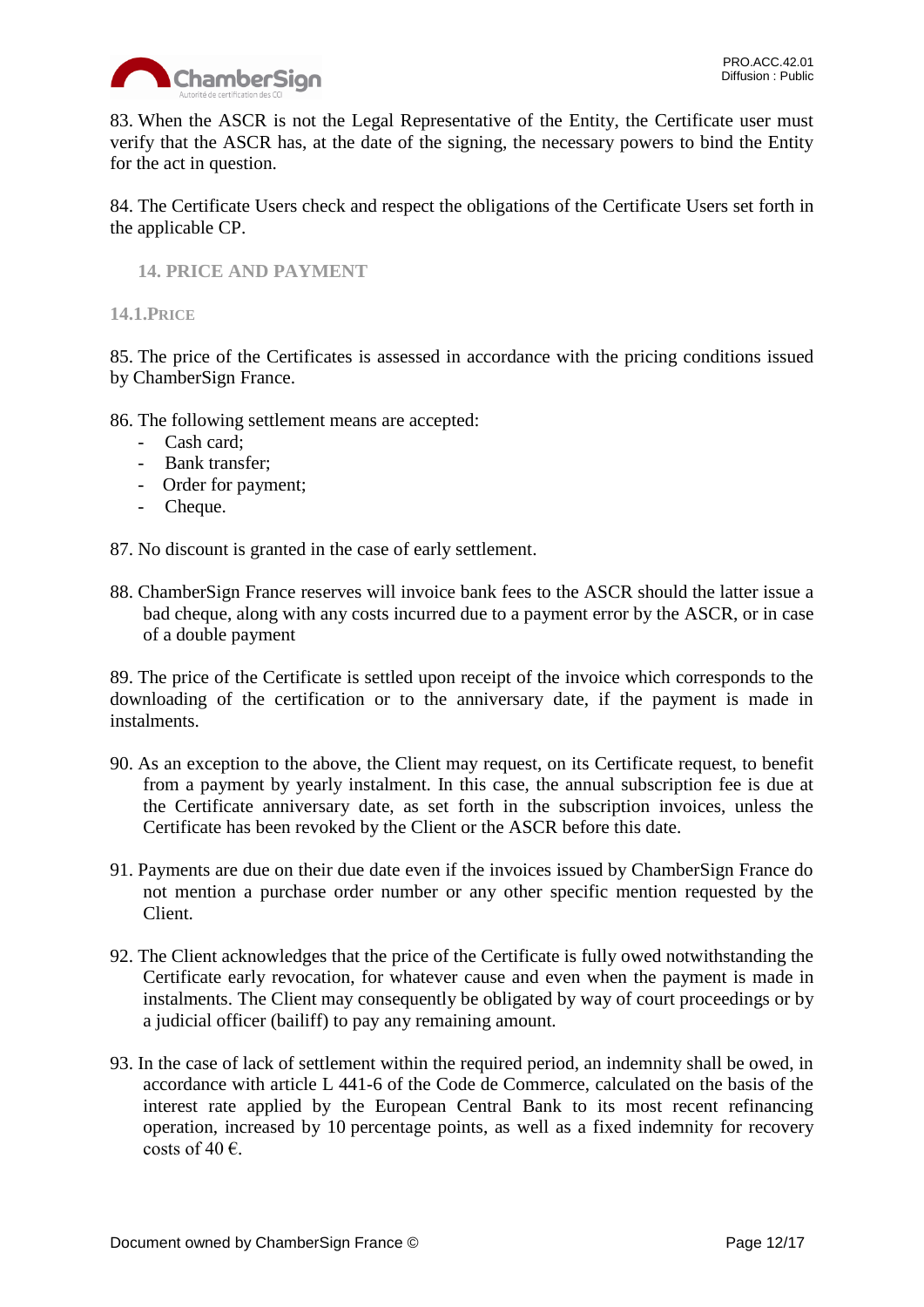

- 94. These penalties will be applicable as from the day following the date stipulated for the settlement of the invoice and shall be payable without any reminder being required.
- 95. In the case of lack of settlement, the Certificate will be rightfully revoked without entitling any party to compensation or replacements.

## <span id="page-12-0"></span>**14.2.INVOICING**

- 96. Original invoices are issued by ChamberSign France under electronic form and sent by email to the ASCR or to any email address indicated to this purpose by the ASCR during the Certificate request. The ASCR and the Client commits to inform ChamberSign France of any email address modification.
- 97. No request to obtain a "paper" invoice will be honoured.
- 98. An invoice is issued for each individual Certificate, even when the Client has several Certificates. The issuance of a global invoice on the Client request will generate an extra cost of 40  $\epsilon$  exclusive of taxes plus 5  $\epsilon$  exclusive of taxes per Certificate (cancellation cost per each invoice).
- 99. The Client's registered name and address indicated on the Certificate request will be used to issue invoices. No changes to this information may be made on the invoices or on the Certicate. In the case of a change of the information in the Certificate, the Certificate will have to be revoked and a new Certificate request done, under the GTU conditions.

## <span id="page-12-1"></span>**15. LIABILITY**

- 100.ChamberSign France is liable for the compliance of its Certification Policy with the requirements issued by the Standard-CP.
- 101.ChamberSign France bears the cost of any damaging consequences as a result of failure by it or one of its components to respect its Certification Policy.
- 102.ChamberSign France acknowledges that its liability is incurred in the case of fault or negligence, by itself or one of its components, of any kind and seriousness whatsoever, which may lead to ASCRs' personal data being read, altered or misused for fraudulent purposes, whether this data is contained or in transit in the ChamberSign France Certificates management applications.
- 103.It is responsible for maintaining the level of security of the technical infrastructure that it uses for providing its services.
- 104.ChamberSign France may not be held liable for the prejudice caused by a use of the Certificate that exceeds the limits of the authorised use.
- 105.ChamberSign France's liability may not be incurred in the case of inaccurate information due to false declarations, false documents or the absence of information on amendments occurring in the situation of the Client, the ASCR, or the Legal Representative or the Certification Representative upon creating the Certificate or during its validity period, whether such false declaration, false document or omission is intentional or not.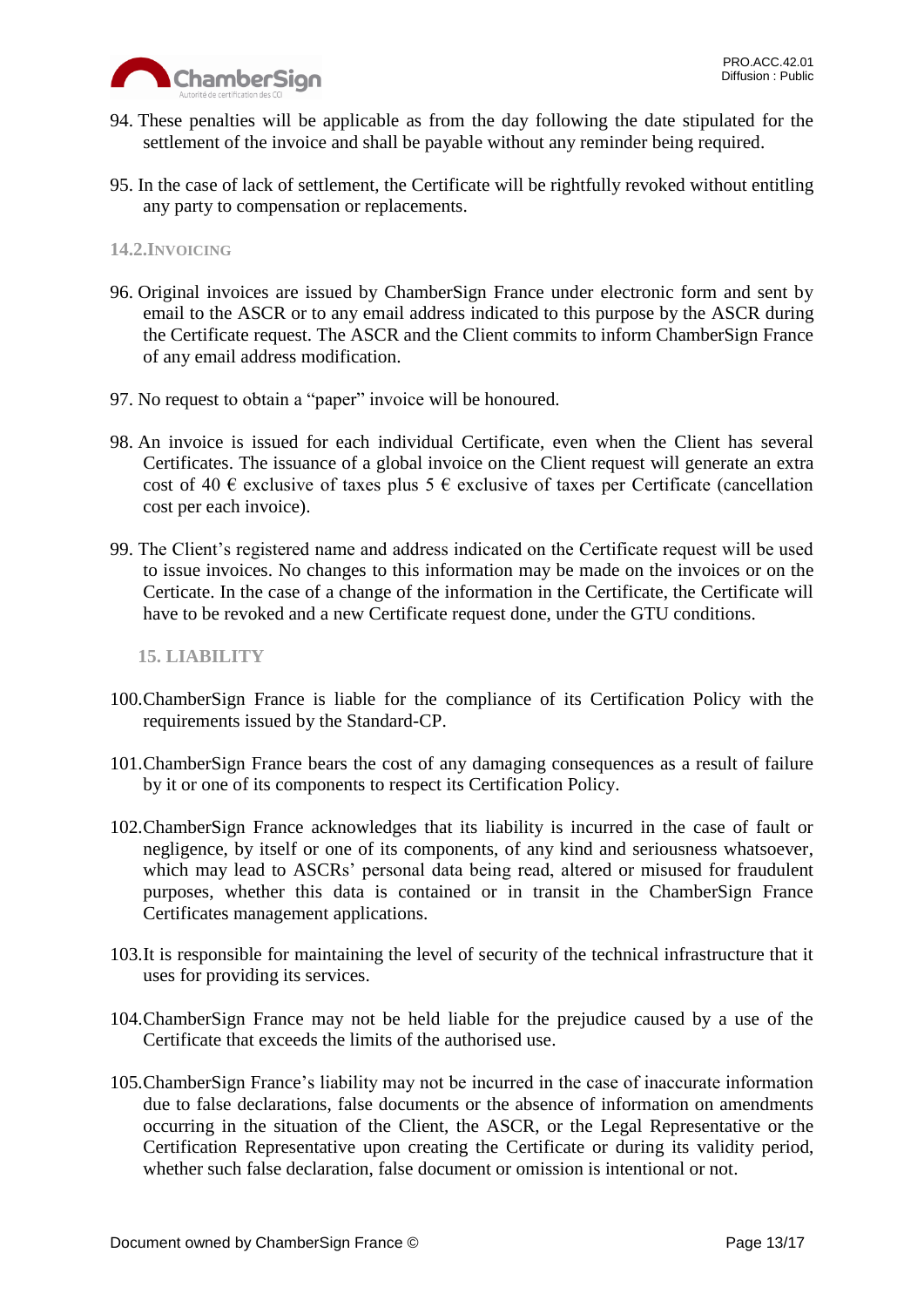

- 106.ChamberSign France does not make any commitment, or take on any liability as regards the consequences of delays in transmission, alteration, errors or losses of any electronic message, letter or document authenticated.
- 107.ChamberSign France may not be held liable for any content of the messages authenticated using the Certificate, the Client and the ASCR being exclusively responsible to third party for the content of such messages.
- 108.Without prejudice to the article entitled "Insurance", ChamberSign France may not, under any circumstances, be held liable for any consequential damage such as, for example, any financial or commercial prejudice, or loss of profits or business, caused by or resulting from the subscription or related to the use of the Certificates issued by ChamberSign France.
- 109.It does not take on any commitment or liability regarding the use of a Certificate that does not comply with these GTU, in particular as regards the inspection procedures on the validity of the Certificate during a transaction.
- 110.Furthermore, ChamberSign France may not be held liable for phenomena related to the normal wear and tear of computing media, and in particular the deterioration of the information held on the said media due to the influence of magnetic fields.
- 111.ChamberSign France may not be held liable for damage related in particular to an interruption or fault in the services and applications of the Certificate User.
- 112.ChamberSign France may not be held liable for the use of the Private Key of the ASCR, who has personal liability for it. Any damage related to the Compromise of the Private Key is borne by the Legal Representative.
- 113.ChamberSign France may not be held liable for any illegal use of the Certificate when the Client, Legal Representative, Certification Representative or ASCR have not made a revocation request in accordance with these GTU.

<span id="page-13-0"></span>**16. INSURANCE**

- 114.ChamberSign France has taken out an insurance policy through Gras Savoye, insurance broker, covering the consequences of its professional civil third-party liability, for all physical, material and consequential damage resulting from its activity.
- 115.Regarding a software Certificate, the ASCR will not be entitled to the replacement of lost Certificate, or stolen according to the terms of the insurance policy taken out by ChamberSign France.

<span id="page-13-1"></span>**17. CONFIDENTIALITY**

- 116.All information and all data provided by the parties, in writing or verbally shall be considered as confidential.
- 117.The parties undertake to: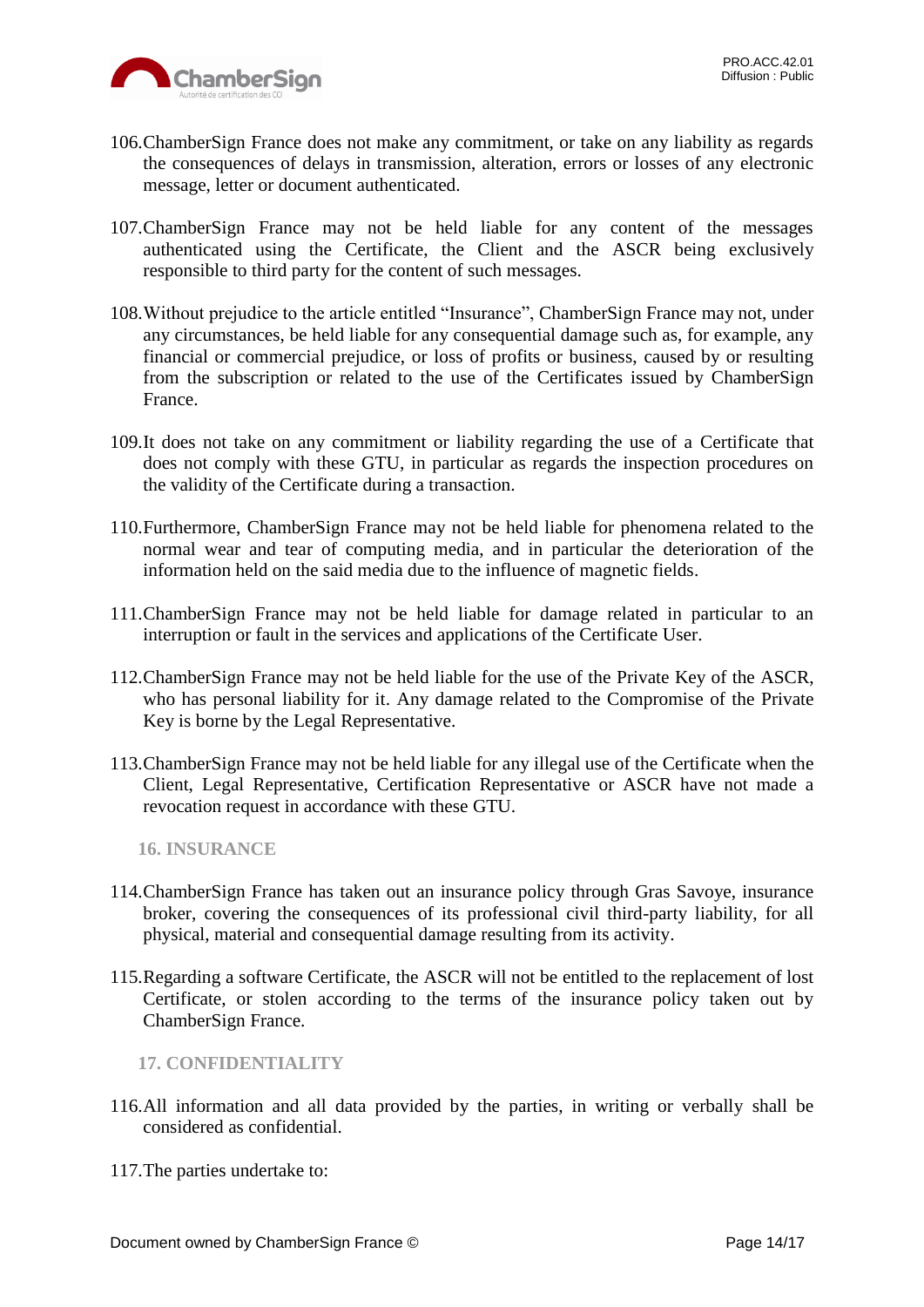

- treat the confidential information with the same level of protection as they apply to their own confidential information of the same importance;
- keep the information confidential and ensure that it is not revealed or likely to be revealed either directly or indirectly to any third party;
- avoid the confidential information being either copied, reproduced, duplicated, in part or in whole, when such copies, reproductions or duplications are not directly related to the performance of these general terms.

# <span id="page-14-0"></span>**18. INTELLECTUAL PROPERTY**

- 118.The parties declare and guarantee that they have free disposal of the trademarks, names, corporate names and other distinctive signs to be used in relation to these general terms.
- 119.With the exception of the use of the Certificates as stated in the GTU, the Client and the ASCR shall not present or use trademarks, logos, files or any other intellectual property rights belonging to ChamberSign France without its prior, explicit and written authorization.

# <span id="page-14-1"></span>**19. PERSONAL DATA**

- 120.The personal data collated by ChamberSign France for the purpose of issuing and keeping the Certificates will only be processed for the purpose for which they have been collated.
- 121.ChamberSign France represents and warrants that the collection of personal data in relation to these general terms and the processing for which it is responsible is performed in accordance with the terms of law no. 78-17 of  $6<sup>th</sup>$  January 1978 regarding IT, files and freedom.
- 122.In particular, ChamberSign France deals personally with the observation in relation to the persons involved in the collation and processing of personal data of the information specified in article 32 of the law of  $6<sup>th</sup>$  January 1978.
- 123.ChamberSign France ensures the confidentiality and security of the data collated in relation to these general terms.
- 124.However, this data may be provided to the technical operator of ChamberSign France, which respects the same confidentiality policy as ChamberSign France.
- 125.The Legal Representative, the Certification Representative and the ASCR may write to ChamberSign France, at the following address: ChamberSign France - 46 avenue de la Grande Armée - 75017 Paris, in order to use their rights to access, question, oppose for legitimate grounds, and rectify the information about them and being processed by ChamberSign France, in accordance with the conditions set out by the law of  $6<sup>th</sup>$  January 1978.

# <span id="page-14-2"></span>**20. TERMINATION OF THE SUBSCRIPTION**

126.The Client may terminate the subscription at any time, without reason.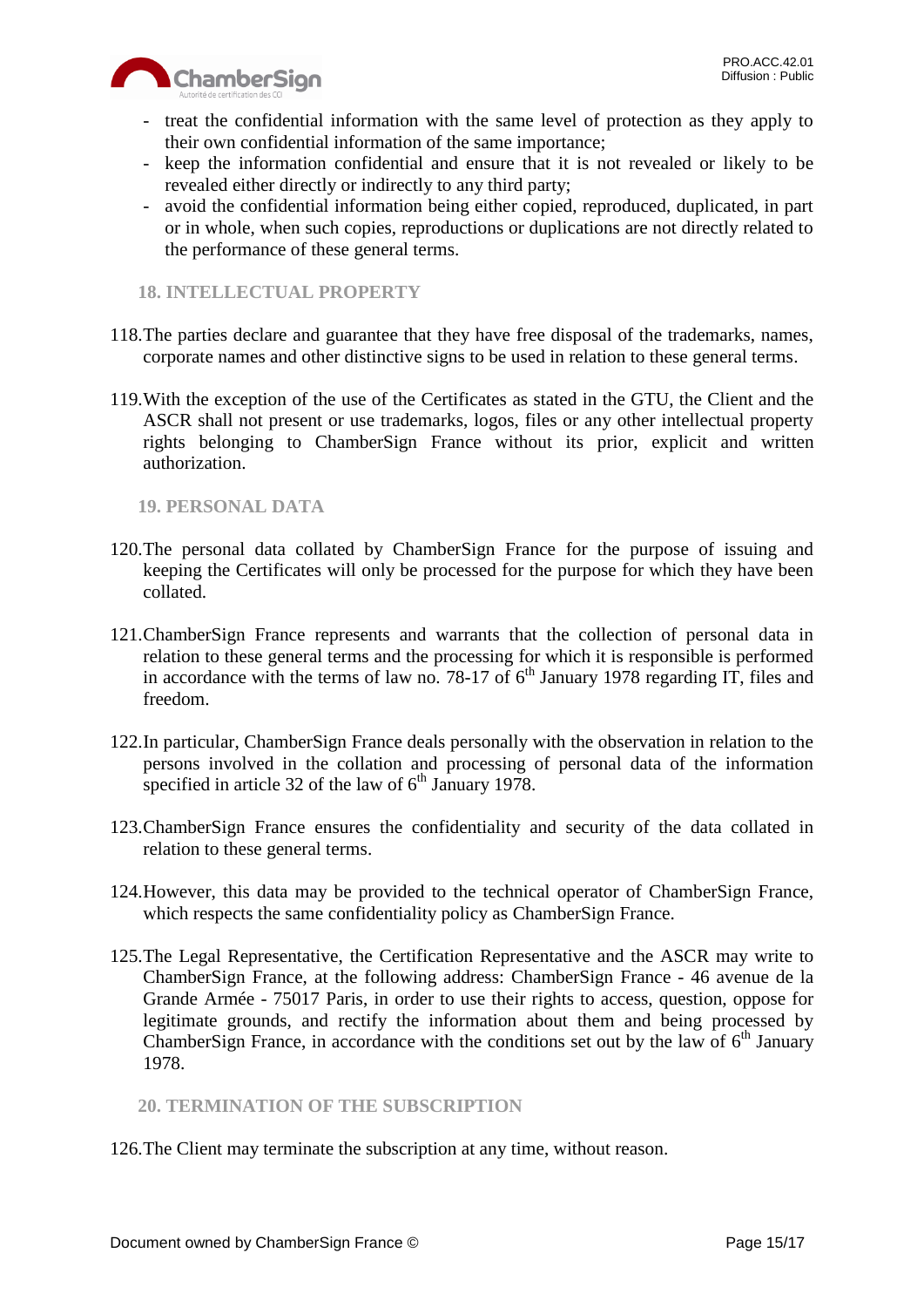

- 127.In this case, the latter may not claim the reimbursement of the amounts already paid in relation to the subscription for ChamberSign France's Certification service.
- 128.ChamberSign France may terminate the subscription in advance if the Legal Representative or the ASCR does not respect the contractual obligations incumbent upon them, after formal notice remaining unanswered after 30 days.
- 129.The subscription is terminated automatically:
	- in the case of expiry of all of the Certificates that have not been renewed;
	- in the case of revocation of the Certificates;
	- in the case of lack of payment of the price of the subscription.
- 130.If, after revocation, ChamberSign France receives a new Certificate request from the same person, a new file shall be created and the GTU should be signed again.
- 131.In the case of termination occurring before the end of the validity period related to the Certificate, for reasons not attributable to ChamberSign France, the price paid by the Client shall remain acquired by ChamberSign France.

<span id="page-15-0"></span>**21. CONSERVATION**

- 132.ChamberSign France shall keep the documents regarding the proof of the ASCR's identification inspection for the periods stipulated in the Certification Policy.
- 133.The logbooks shall be kept on site for a period of 30 days. After being generated, they shall be archived and kept for 5 years.
- 134.The registration files are archived for a period of 11 years from the Certification issuance. If the Client requests a copy of the registration file, the related cost shall be charged to the Client.
- 135.The Certificates and the CRLs are archived for a period of 5 years.
- 136.If the Client wishes the registration file, the Certificates or the CRLs to be archived for a longer period, he shall do it on its own and bear the relevant costs.

<span id="page-15-1"></span>**22. NULLITY**

137.Should one or several clauses of these GTU be deemed as null and void or declared as such by a law, regulation or further to a final ruling from a jurisdiction, the other clauses shall maintain their full validity except in the case of characteristics that are inseparable from the disputed clause.

<span id="page-15-2"></span>**23. ENTIRE AGREEMENT**

138.The parties acknowledge that the GTU, subscription form, pricing list and Certification Policy of ChamberSign France and any contractual document regarding the issuance and management of the Certificates constitute the whole of the agreement.